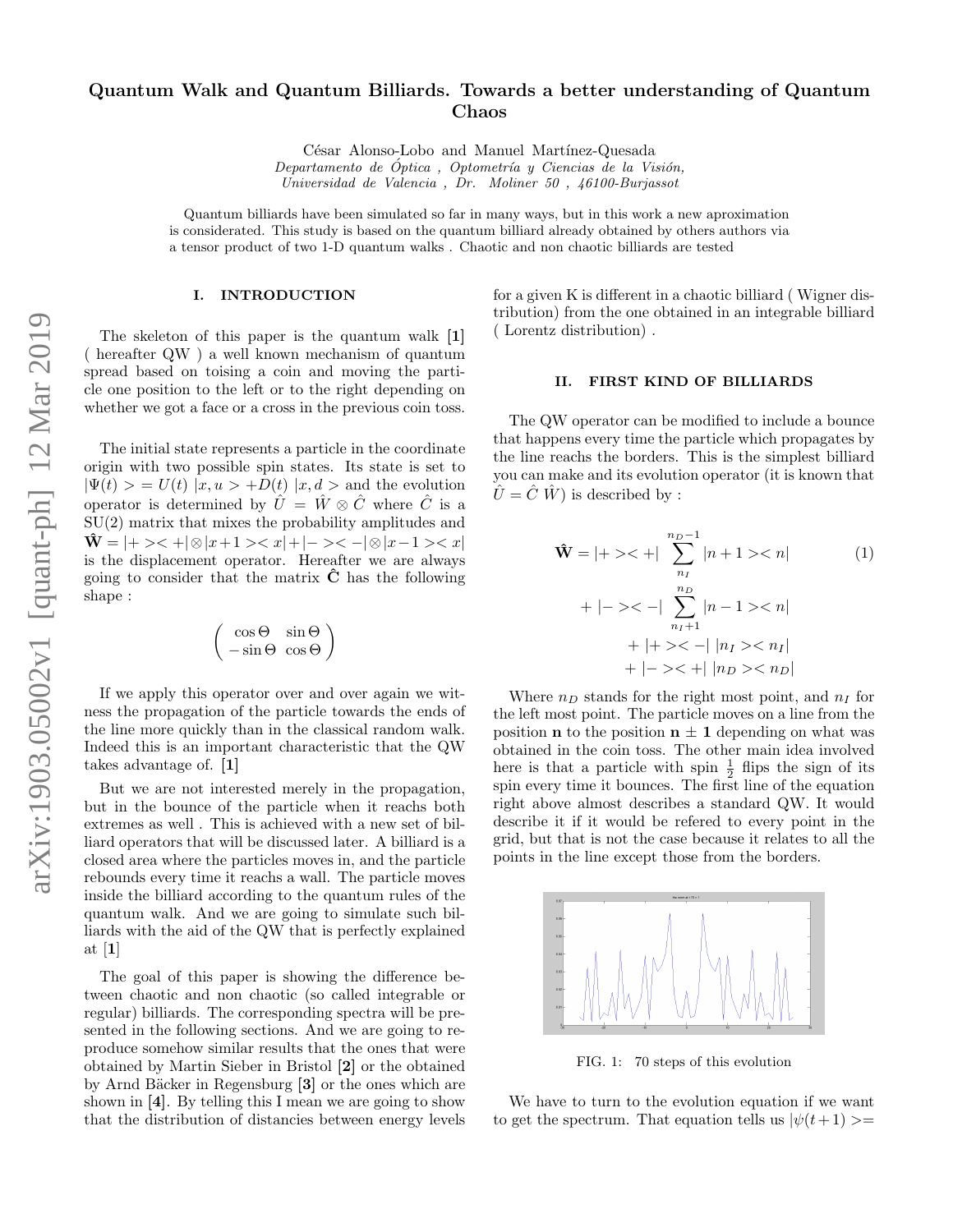$\hat{U} * |\psi(t) >$  And because of the form of the billiard equation this priblem can not be solved analitically with Mathematica so we will solve it in a numeric manner. For instance for a grid that goes from -2 to 2 in steps of one by one we get the spectrum shown in Table 1.

In the upcoming lines we are going to obtain several spectra from differrent billiards. Several dispersion relations so to speak. But we are going to focusse our atention on the eigenvalues obtained because we are actually interested in the tensor products of these spectra. It would be helpful to keep in mind that we are going to build the billiards via tensor products of the QW on a line or the QW in different paths with some other QW, like is already done in [5]

#### III. SECOND KIND OF BILLIARDS

Here is explained a new kind of billiard in a line. Its main difference relies on the fact that the particle doesn't flip its spin when it reachs the border but the particle indeed propagates by a different grid.

The mechanism involved is the same. You toss a coin and depending on the result obtained you move to the right or to the left, but instead of moving one unit you move two units by the grid  $A$  and you continue the walk until you reach the borders. There the particle bounces and it moves only one unit in this rebound, so the particle is in a different grid now. If the particle was before porpagating through the grid  $\bf{A}$ , the grid of the even numbers so to speak, now it begins to travel by the grid B, the grid of the odd numbers. The idea is maybe better understood with this graph.



It should not be forgotten that the real walk goes by a line, one and only one ,although the particle take different positions on the grid depending on the number of bounces it has undergone.

The spectrum that is got now involves a matrix too big to be shown here, even for small numbers. So we adjoint the unitary operator such that  $|\psi(t + 1)\rangle = U|\psi(t)\rangle$ 

with  $\hat{U} = \hat{W}\hat{C}$  and we trust that it is not a hard task to obtain the spectrum with the plane wave technique relating to put the probability amplitudes as plane waves and replacing them in the evolution equation right above

p stands for even numbers and i stands for odd numbers. In such a way that  $P_D$   $P_I$   $I_D$   $I_I$  stand respectively for the most right even number, the most left even number, the most right odd number and the most left odd number.

$$
\hat{\mathbf{W}} = \sum_{P_I}^{P_D - 2} |p + 2, u >< p, u| + |I_D, u >< P_D, u| \quad (2)
$$
\n
$$
\sum_{P_I + 2}^{P_D} |p - 2, d >< p, d| + |I_I, d >< P_I, d|
$$
\n
$$
\sum_{I_I + 2}^{I_D} |i - 2, u >< i, u| + |P_I, u >< I_I, u|
$$
\n
$$
\sum_{I_I}^{I_D + 2} |i + 2, d >< i, d| + |P_D, d >< I_D, d|
$$

The demonstration that this operator is unitary may not be straightforward so we attach it here

If you did :  $U * U^{\dagger}$  you would get  $\sum_{P_I}^{P_D-2} |p+2, u>$  $p+2, u|+|P_I, u>< P_I, u|+\sum_{I_I+2}^{I_D} |i-2, u>< i-2, u|+$  $|I_D, u\rangle < I_D, u| + \sum_{P_I+2}^{P_D} |p-2, d\rangle < p-2, d| + |P_D, d\rangle <$  $P_D, d| + \sum_{I_I}^{I_D-2} |p-2, d\rangle < p-2, d| + |I_I, d\rangle < I_I, d|.$ You would be leaded to **Id**.  $\otimes$  (|u > < u| + |d > < d|) It finally results in the identity matrix (as was expected). And it should be convenient to rememember that the p and i goes in steps of two units , in such a manner that the posterior element to p is  $p + 2$ 



FIG. 2: 70 steps of this evolution

## IV. THIRD KIND OF BILLIARDS

This is the last type of billiard that is going to be introduced here. But previously is appropiate to remind the definition of quantum chaos as the quantum counterpart of a classic system with chaotic behaviour. And in a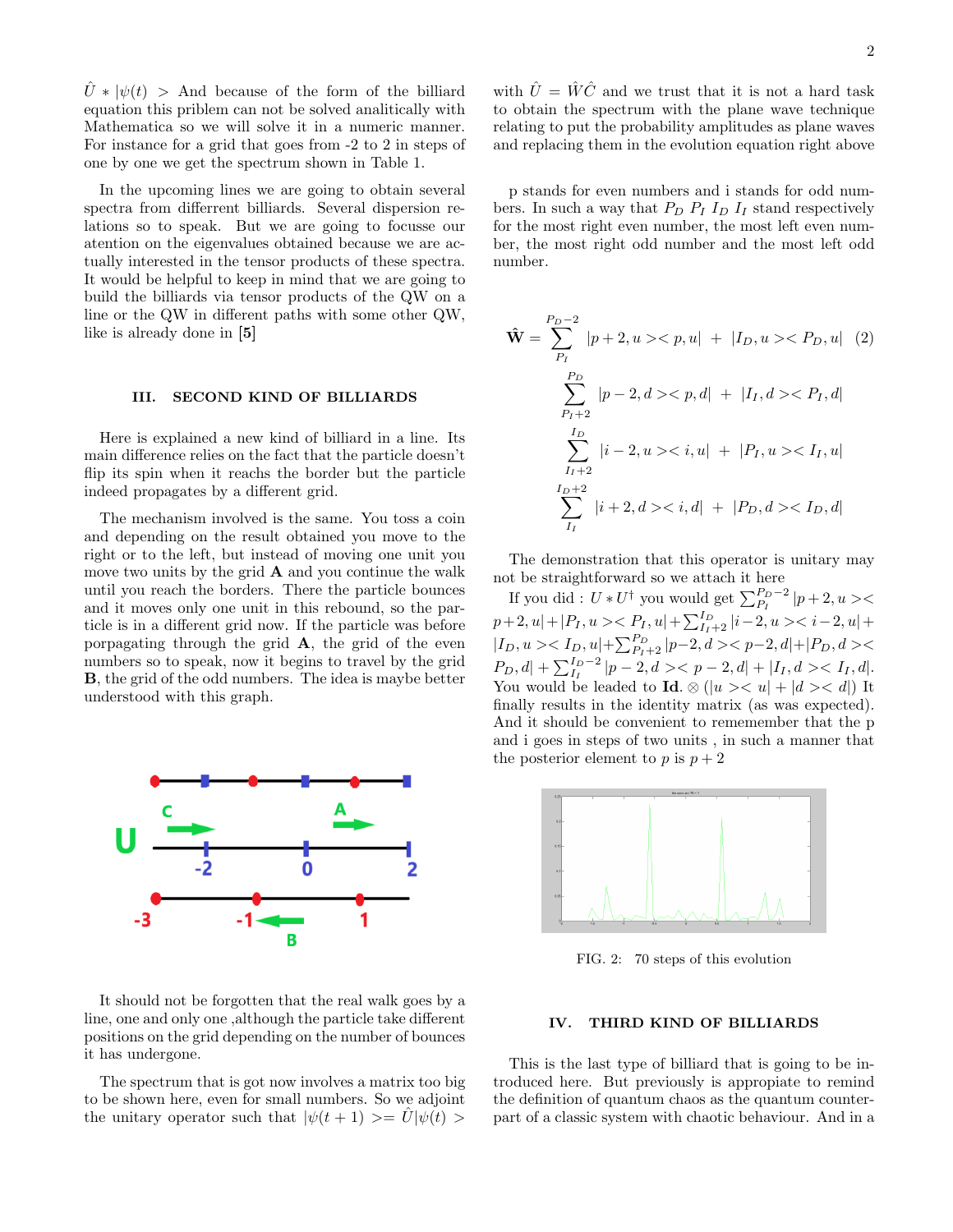| $\sin \Theta$                           | $-\cos\Theta$ |          |                                             |                                         |                                           |                                            |                |                                             |
|-----------------------------------------|---------------|----------|---------------------------------------------|-----------------------------------------|-------------------------------------------|--------------------------------------------|----------------|---------------------------------------------|
|                                         |               |          | 0 $e^{ik} \sin \Theta - e^{ik} \cos \Theta$ |                                         |                                           |                                            |                |                                             |
| $e^{-ik}\cos\Theta \ e^{-ik}\sin\Theta$ |               | $\Omega$ |                                             |                                         |                                           |                                            |                |                                             |
|                                         |               |          |                                             |                                         | $e^{ik} \sin \Theta - e^{ik} \cos \Theta$ |                                            |                |                                             |
|                                         |               |          | $e^{-ik} \sin \Theta \ e^{-ik} \cos \Theta$ |                                         |                                           |                                            |                |                                             |
|                                         |               |          |                                             |                                         |                                           | $e^{ik} \sin \Theta$ $-e^{ik} \cos \Theta$ |                |                                             |
|                                         |               |          |                                             | $e^{-ik}\cos\Theta \ e^{-ik}\sin\Theta$ |                                           |                                            |                |                                             |
|                                         |               |          |                                             |                                         |                                           |                                            |                | 0 $e^{ik} \sin \Theta - e^{ik} \cos \Theta$ |
|                                         |               |          |                                             |                                         |                                           | $e^{-ik}\cos\Theta \ e^{-ik}\sin\Theta$    | $\overline{0}$ |                                             |
|                                         |               |          |                                             |                                         |                                           |                                            | $\cos \Theta$  | $\sin \Theta$                               |

classical billiard the chaotic or non chaotic behaviour depends on wheter or not two very close initial trajectories finish in the neighbourhood of the same point.



FIG. 3: Kinds of billiards

It seems clear that the presence of curves in one side of the billiard is linked to a chaotic performance and this is why a series of curved line billiard are exposed. All of them are based on the two kind of billiards presented so far. But the curves are achieved with different functions like cos , cosh , tanh , ...

For example an operator which describes the evolution in a sinusoidal path is the next :

$$
\hat{\mathbf{W}} = |+ \rangle \langle + | \otimes (3)
$$
\n
$$
\sum_{\alpha_I}^{\alpha_D - step} |\sin(\alpha + \text{step}) , \alpha + \text{step} \rangle \langle \sin(\alpha), \alpha | + | \rangle \langle - | \otimes
$$
\n
$$
\sum_{\alpha_I + step}^{\alpha_D} |\sin(\alpha - \text{step}), \alpha - \text{step} \rangle \langle \sin(\alpha), \alpha | + | \rangle \langle - | \otimes |\sin \alpha_I, \alpha_I \rangle \langle \sin \alpha_I, \alpha_I | + | \rangle \langle + | \otimes |\sin \alpha_D, \alpha_D \rangle \langle \sin \alpha_D, \alpha_D |
$$

The step represents the leap between one point in the grid and the next one. And the part of the operator

writen in red stands for the sin evolution. Because such a sinusoidal path can not be achieved in only one dimension, so we need that tensor product. If we did not put the part in red we would get a QW in a line that goes from -1 to 1 repeating positions as the time goes up.

A sinusoidal trajectory could be also obtained with the well known evolution operator  $\hat{U} = \hat{W} \hat{C}$  with any SU(2) matrix as the coin operator and where the  $\hat{W}$  has been defined as follows :

$$
\hat{\mathbf{W}} = |\mathbf{u}\rangle \langle \mathbf{u} | \otimes (4)
$$
\n
$$
\left(\sum_{P_I}^{P_D-2} |\sin(\mathbf{p} + 2\mathbf{step}), p + 2\mathbf{step}\rangle \langle \sin p, p| + |\sin I_D, I_D\rangle \langle \sin P_D, P_D| + \right)
$$
\n
$$
+ |\mathbf{d}\rangle \langle \mathbf{d}| \otimes
$$
\n
$$
\left(\sum_{P_I+2}^{P_D} |\sin(\mathbf{p} - 2\mathbf{step}), p - 2\mathbf{step}\rangle \langle \sin p, p| + |\sin I_I, I_I\rangle \langle \sin P_I, P_I| \right) + \left|\mathbf{u}\rangle \langle \mathbf{u}| \otimes
$$
\n
$$
\left(\sum_{I_I+2}^{I_D} |\sin(\mathbf{i} - 2\mathbf{step}), \mathbf{i} - 2\mathbf{step}\rangle \langle \sin \mathbf{i}, \mathbf{i}| + |\sin P_I, P_I\rangle \langle \sin I_I, I_I| \right) + \left|\mathbf{d}\rangle \langle \mathbf{d}| \otimes
$$
\n
$$
\left(\sum_{I_I}^{I_D+2} |\sin(\mathbf{i} + 2\mathbf{step}), \mathbf{i} + 2\mathbf{step}\rangle \langle \sin \mathbf{i}, I_I| + |\sin P_D, P_D\rangle \langle \sin I_D, I_D| \right)
$$

I would like to highlight that this operator does not resemble a 2-D QW, but a QW trhough the trajectory of a sin function instead. In a 2-D QW you would need two coins in order to move independently through the two axis of the plane and here we only use one unique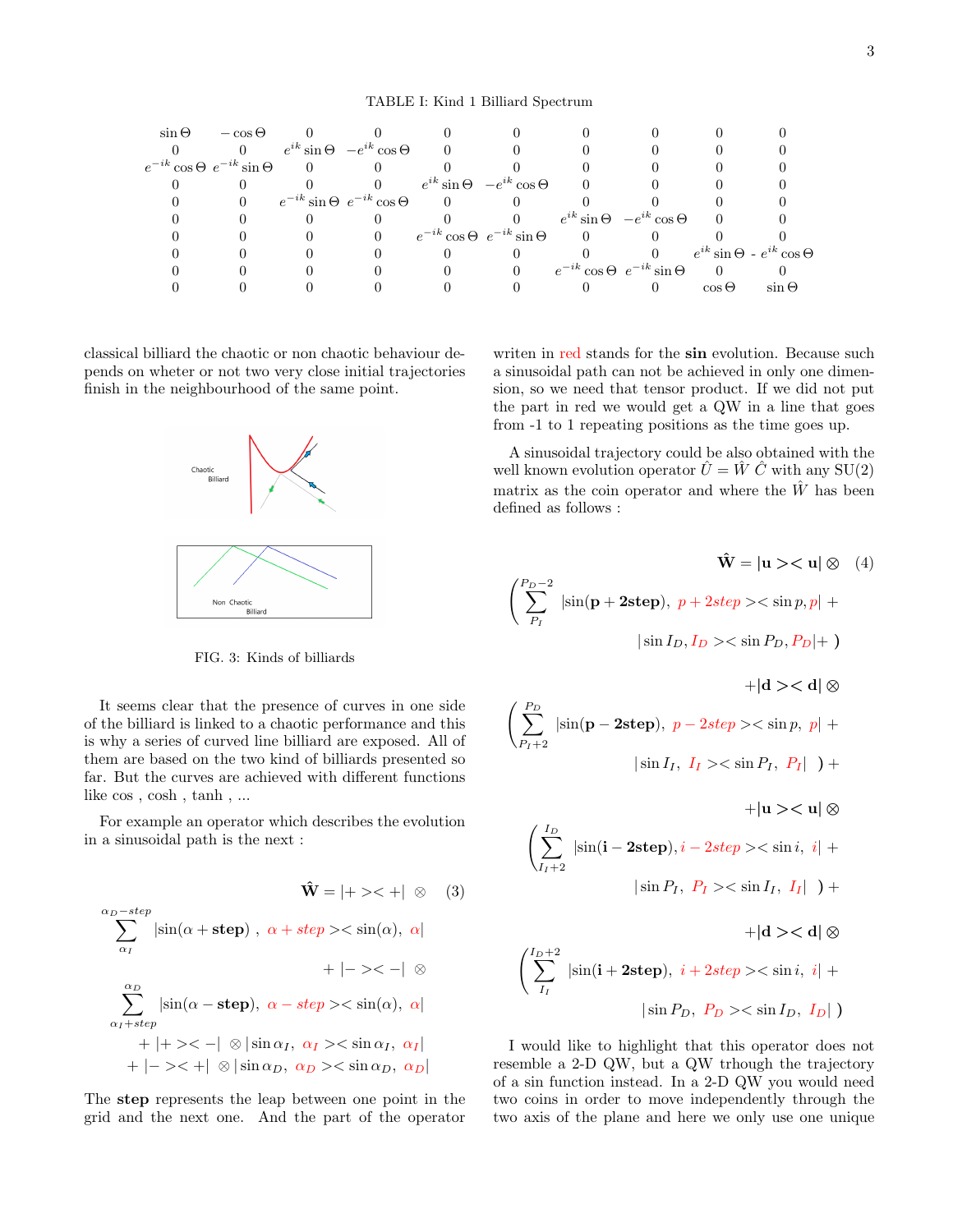coin in order to keep the particle in the desired sin trajectory. When  $\alpha$  increases to  $\alpha$  + step,  $\sin(\alpha)$  goes up to  $sin(\alpha + step)$  and, likewise, when  $\alpha$  decreases to  $\alpha$ - step,  $\sin(\alpha)$  goes to  $\sin(\alpha - \text{step})$ . Therefore you replicate the sin shape

These two operators, that of course are unitary matrices, can be replicated with cosh , tanh and cos or any curved  $f(x)$  actually instead of the sin function in order to get a curved line. The foretold functions are the three examples that are going to be analysed in here.

Regarding to the spectrum we can still use the one plotted in the Table 1 and the spectrum obtained in the billiard kind 2 that was no written in this work. But replacing the  $e^{ik}$  by  $e^{i k_{sin(\alpha)}} e^{i \sin(\alpha - step)} / e^{i \sin \alpha}$   $e^{ik_{\alpha}}$ and  $e^{-ik}$  by  $e^{i k_{sin(\alpha)}} e^{i \sin(\alpha + step)} / e^{i \sin \alpha} e^{-ik_{\alpha}}$ . And, of course, if you use cos, cosh or tanh instead of sin, the spectra you get depend on  $K_{\cos\alpha}$  ,  $K_{\cosh\alpha}$  ,  $K_{\tanh\alpha}$  in addition to  $K_{\alpha}$  and they look like this :

The spectra that are obtained with this technique are only slices of the real spectrum. Because the real spectrum depends also ,not on  $\alpha$ , but on  $K_{\alpha}$  and it does depend on  $cos(\alpha)$  and on  $K_{cos(\alpha)}$ . It is a cube of numbers ,so to speak, and you find different slices in it depending on whether or not you are in an odd or even position and on whether or not you are close to  $\alpha_I$  or  $\alpha_D$ . These slices, each one of them, does not depend on  $\alpha$  so they can be regarded as independent matrices since they depend only on  $cos(\alpha)$ 

What is shown here represents the spectrum for a fixed value of  $\alpha$  of the billiard that relies on two different K variables,  $K_{cos\alpha}$  and  $K_{\alpha}$ . There are four different kind of slices depending on the value of  $\alpha$ . Depending on if  $\alpha$  is equal to  $\alpha_D$  or  $\alpha_I$  or if  $\alpha$  is an even step or an odd one. But once you have chosen your slice that slice does not depend explicity on  $\alpha$ 

All these spectra were obtained over a grid of 5 points for billiards of kind 1 and a grid of 6 points for billiards of kind 2. And all of them are worked for an even  $\alpha$ (Remember that there are different spectra depending on the value of  $\alpha$  you choose)



FIG. 4: Spectrum of a Cos Billiard Kind 2, equation (4)



FIG. 5: Spectrum of a Cos Billiard Kind 1, equation (3)



FIG. 6: Spectrum of a Tanh Billiard Kind 1, equation (3)



FIG. 7: Spectrum of a Cosh Billiard Kind 2, equation (4)

## V. THE GOAL. THE 2-D BILLIARDS

These billiards are obtained by a tensor product of the billiards we have displayed so far. They are arranged in such a way that some of them are chaotic systems in the sense that are the counterpart of classical chaotic ones. And the others should be non chaotic ( or regular ) according to the previous definition.

As has been explained already before the spectra we get should have different sorts of spacing between levels for every value of K you want to choose, depending on whether the billiard is chaotic or not. But we observe a very random set of distributions of such distancies instead.

In previous work, in systems studied not only with Schrödinguer equation but also with discrete techniques such as the Bose - Hubbard hamiltonian, that difference was clear. And these billiards should go from less chaotic to more chaotic according to this scheme :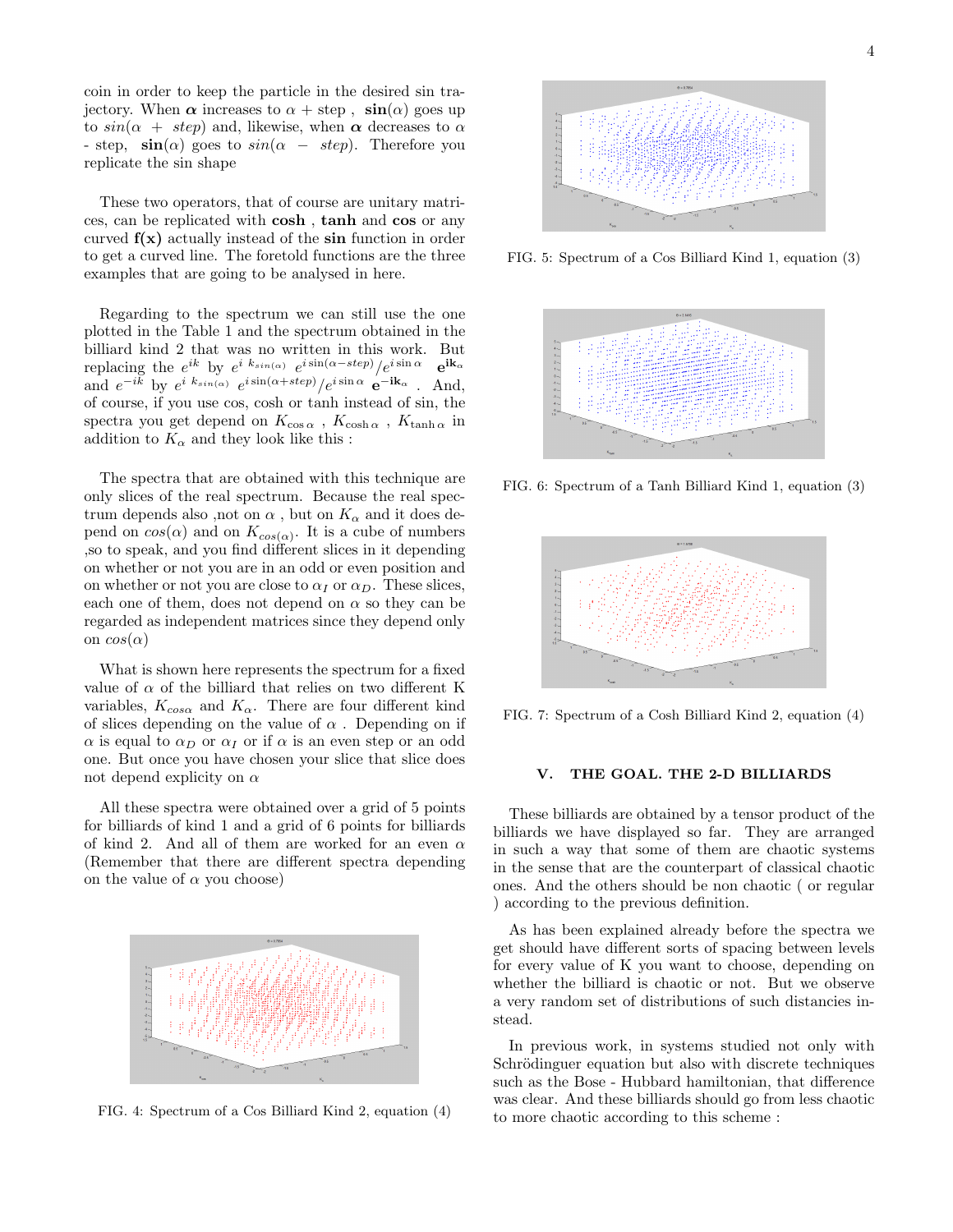

FIG. 11: A piece of the spectrum of Cosh Kind 2  $\otimes$ Cosh Kind 2

And as seen in the piece of spectrum shown above, in this very billiard the differences in the spacing between consecutive levels of energy are equally spread (more or less) in such a way that it leads to the next distribution



FIG. 12: Resulting distribution of distancies between nearest levels for the Cosh Kind  $2 \otimes \cosh$  Kind 2 billiard just described

In the following figures we show the repulsion between adjacent energy levels in a regular billiard and the Poisson distribution that emerges of such set of distancies. And, in the other hand, the periodic distancies that are found between two consecutive levels in a chaotic billiard and the resulting Wigner distribution are shown as well. Although these differences are not well apreciated in this footage



FIG. 13: A piece of the spectrum of a Regular billiard



FIG. 8: Line ⊗ Line



FIG. 9: Sin ⊗ Line



FIG. 10:  $\cos \otimes \cos$ 

But since in the ongoing study the behaviour of the billiard depends on several parameters , such as which parameters  $K_{cos(\alpha_1)}$ ,  $K_{cos(\alpha_2)}$ ,  $K_{\alpha_1}$ ,  $K_{\alpha_2}$  you select in the representation (in this study we are going to focuse our attention on  $K_{cos(\alpha)}$ , the angle of the coins, the number of points in the grid, the shape itself of the billiard and the kind of billiard chosen to simulate the bounce (Remember we have defined two main kind of billiards). I have to conclude that the results I get are quite different than the ones present in the currently available bibliography. Even to the point that is impossible to assign a difference that help us to distinguish chaotic billiards from non chaotic billiards.

Now I attach some billiards and the corresponding spacing between the energy levels for some fixed  $K_{cos(\alpha)}$ . In the making of the distribution that is got from the spacing we have not taken into account the two gaps that appear in the spectrum. Such gap could also be considerated and then ignored in the graph displayed, but it would provide a worse picture, a picture where this separation would be worse observed. In the captions is shown the geometry of the billiards involved. The numbers 1 or 2 stand for the kind of billiard that was considerated.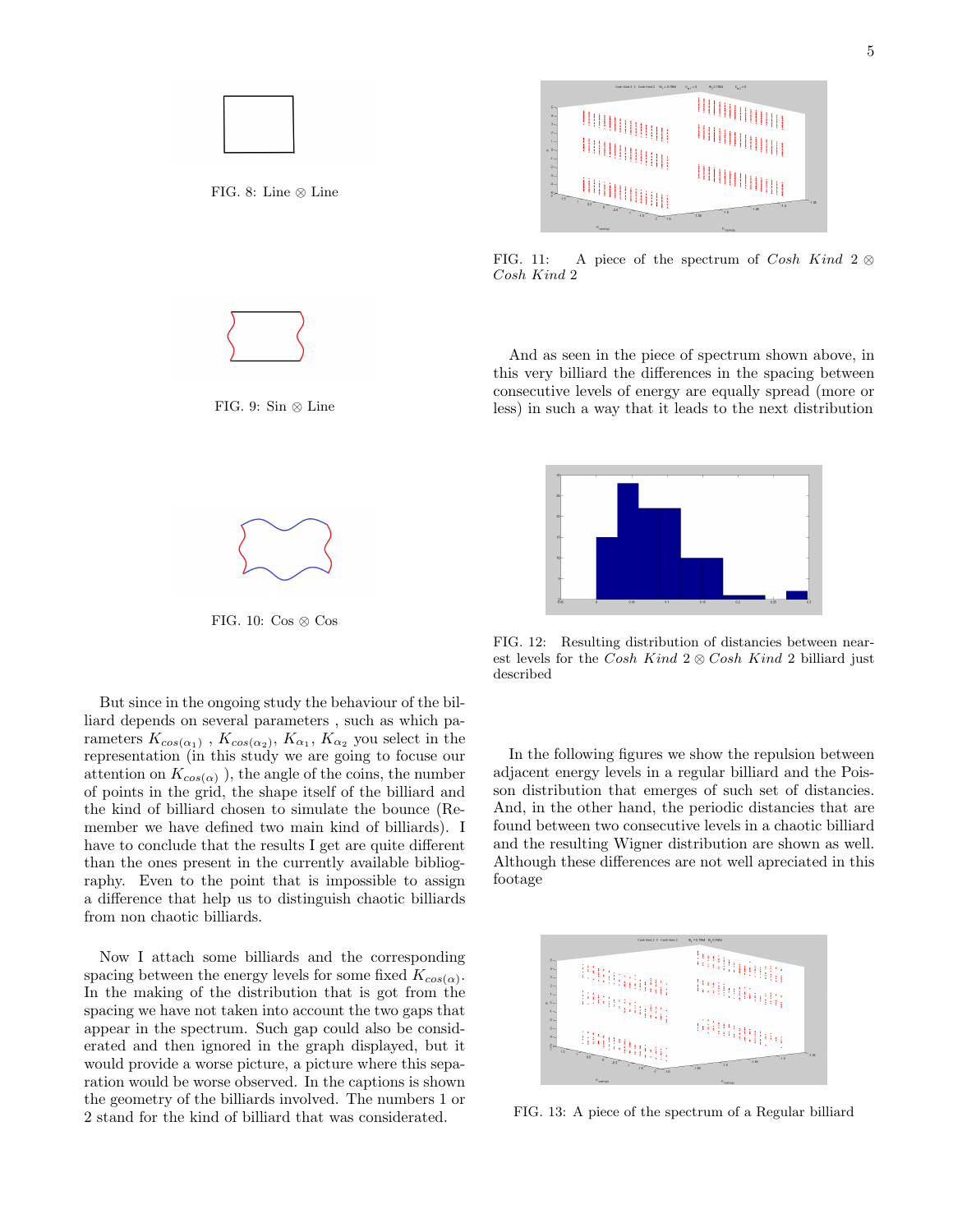

FIG. 14: Regular billiard . Distancies between nearest levels distribution



FIG. 17: tanh ⊗ cos  $\Theta_1 = \Theta_2 = \pi/4$  for some values chosen of  $K_{cos(\alpha)}$  and  $K_{tanh(\alpha)}$ . The levels spread equally over the line. 5 points in the grid in other to appreciate better the spacing



FIG. 15: A piece of the spectrum of a Chaotic billiard

|                                 |        |   |        |        |         |        |   |   | $\sigma_1 = 0.7864$ $\sigma_2 = 0.7864$ |   |        |        |   |   |   |     |   |  |
|---------------------------------|--------|---|--------|--------|---------|--------|---|---|-----------------------------------------|---|--------|--------|---|---|---|-----|---|--|
| ä<br>3 <sup>1</sup>             |        | ٠ |        | ٠<br>٠ | ٠<br>×. | ٠<br>ï | ٠ |   |                                         |   | ż      | ٠      | t | ٠ | t | Ì   | r |  |
| $\overline{2}$<br>ł<br>$\theta$ | ż      | t | ¥<br>٠ | ٠<br>× | ŧ       | ŧ      | ï | ŧ | ł<br>ŧ                                  | ŧ | ŧ      | ٠<br>٠ | ٤ | ÷ | × |     | и |  |
| $-1$<br>속-                      |        |   |        |        |         |        |   |   |                                         |   |        |        |   |   |   |     |   |  |
| ÷<br>$\mathcal{A}$              |        |   |        |        |         |        | ĩ |   |                                         |   | ٠<br>÷ | ŧ      |   |   |   |     |   |  |
| $-\frac{61}{2}$                 | $-1.5$ |   |        | $-1$   |         | $-0.5$ |   |   | $\kappa$                                |   | 0.5    |        |   |   |   | 1.5 |   |  |

FIG. 18: Line  $\otimes$  Line  $\Theta_1 = \Theta_2 = \pi/4$ . Here is a different situation, the energy levels tend to repel each other for every value of K that is considerated. 5 points in the grid as well



FIG. 16: Chaotic billiard. Distancies between nearest levels distribution

And here, according to [2], we can better distinguish between the chaotic billiard and the regular one. The spacing in the levels of the chaotic billiard seems to be more equally spread than the spacing in the regular billiard. Here is far better appreciated than in the previous image

FIG. 19: Cos Kind 2  $\pi \otimes$  Cos Kind 2  $\pi$ . Distancies between nearest levels distribution

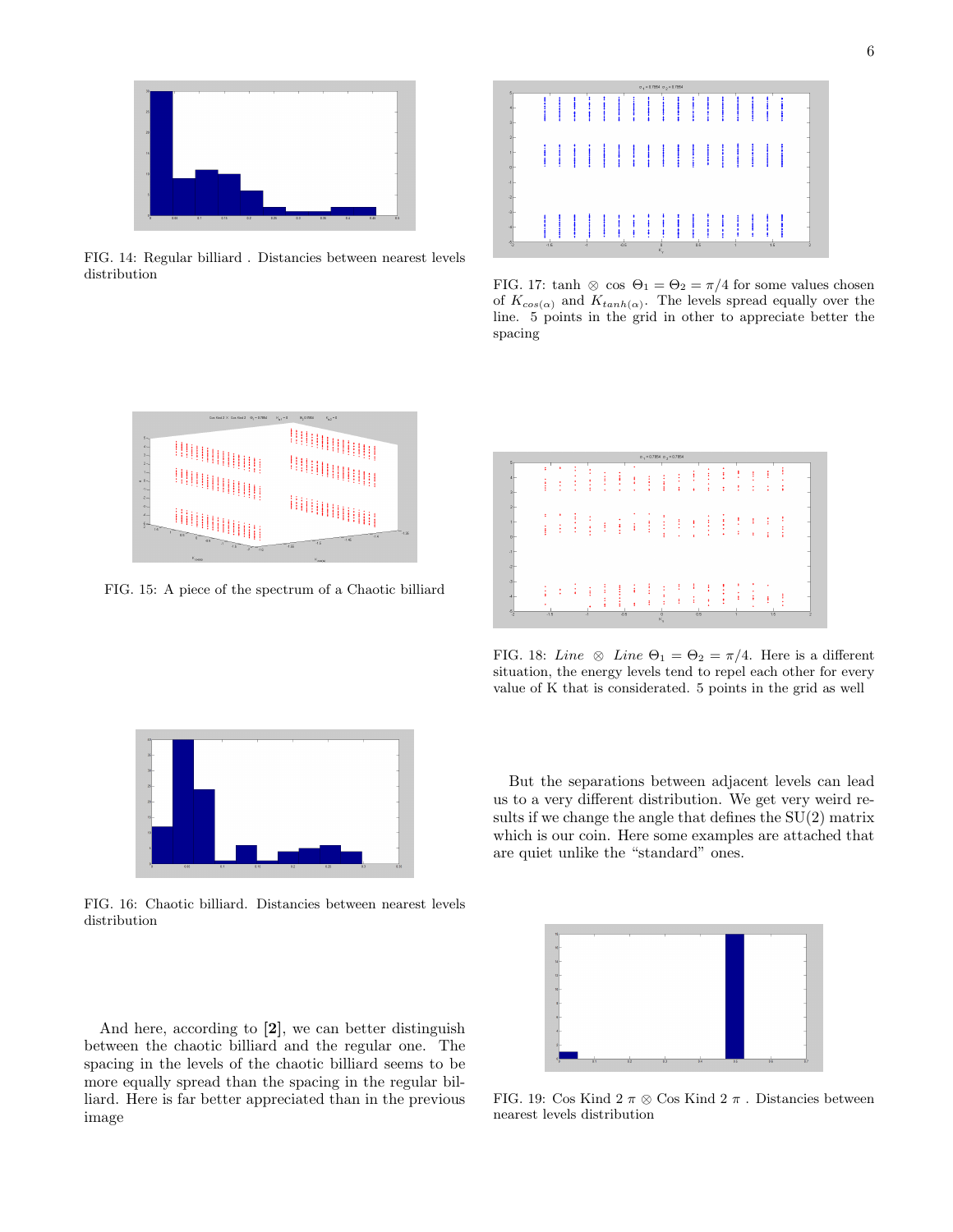

FIG. 20: Th Kind 2  $\pi/2 \otimes$  Line Kind 1. Distancies between nearest levels distribution



FIG. 21: Th Kind 2  $\pi/2$  X Cos h Kind 2  $\pi/2$ . Distancies between nearest levels distribution

## VI. CONCLUSIONS

In the set of plots that is shown above several facts appear.

- 1. In this aproximation, via quantum walk, There are not well set differences between the quantum counterparts of chaotic and non chaotic classical billiards. These differences used to be established in the spacing between two consecutive energy levels. And, in general, we don't observe that here. Although in some cases (depending mainly on the coin angle) our results match with the previous ones we can find in the bibliography
- 2. The spacing between levels depends on several factors, namely :  $\Theta$  the angle of the coin, the geometry involved , the kind of spectrum implemented (what we have called Kind 1 and Kind 2) and the value of K chosen.
- 3. We conclude that in this squeme at least one arrow must be wrong.



FIG. 22: One link must be wrong

- 4. The QW with E field applied was studied by Bru and companies in [6] and we observe here that if we work with  $\hat{U} = \hat{E} \hat{W} \hat{C}$  we obtain always (actually not always. With the SU(2) matrix's angles as  $\pi$ or  $\pi/2$  this effect does not occur) a distribution corrsponding to a regular billiard  $E = exp(i \text{ } Fi \text{ } x)$ where x stands for the distance to the origin and Fi can be any number. It resembles the electric potential
- 5. As it was forementioned in [Conclusion 1]The results match, for a certain set of  $\Theta_1$ ,  $\Theta_2$  and other parameters, with those obtained with a well potential in the Schrödinguer equation as is shown in  $[7]$ . We would like to emphasize that these results are somehow wider than the existing previous ones

## VII. BIBLIOGRAPHY

- 1. Aharonov Y., Davidovich L., and ZaguryN. (1993) Quantum random walks Phys Rev A 48(2)
- 2. Martin Sieber. Postgraduate Research Conference: Mathematical Billiard and their Applications (2010)
- 3. Quantum chaos in billiards Arnd Bäcker Institut für Theoretische Physik, Technische Universitat Dresden, D-01062 Dresden, Germany
- 4. Chaos in the Stadium Quantum Billiard Syne O. Salem Physics Department, The College of Wooster, Wooster, Ohio
- 5. Two Dimensional Quantum Walks with Boundaries Amanda C. Olivera, Renato Portugal and Raul Donangelo . Brasil
- 6. Electric quantum walks in two dimensions. Luis A Bru, Margarida Hinarejos, Fernando Silva, Germán de Valcárcel, Eugenio Roldán. Universitat de Valencia